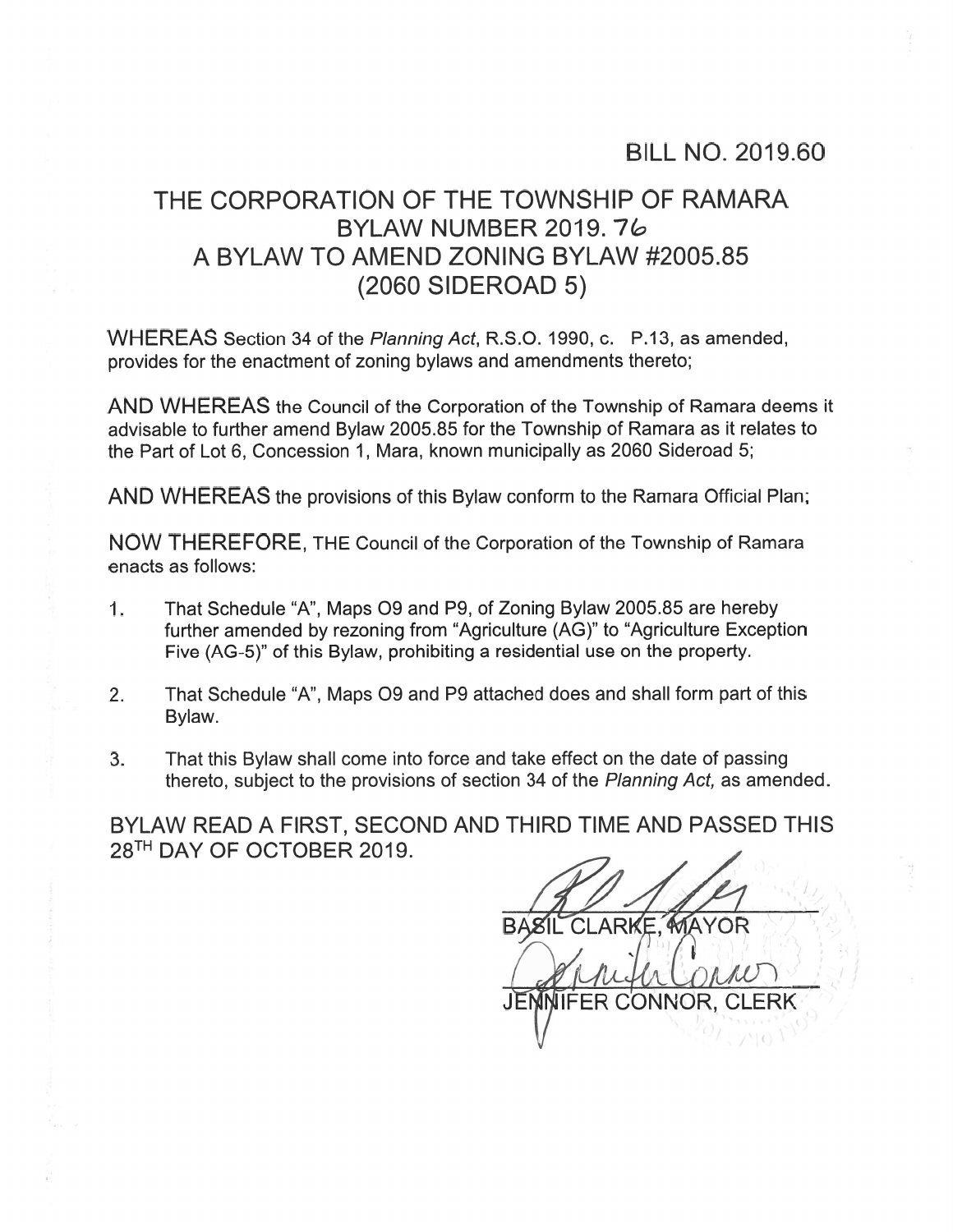SCHEDULE "A" TO BYLAW #2019.76